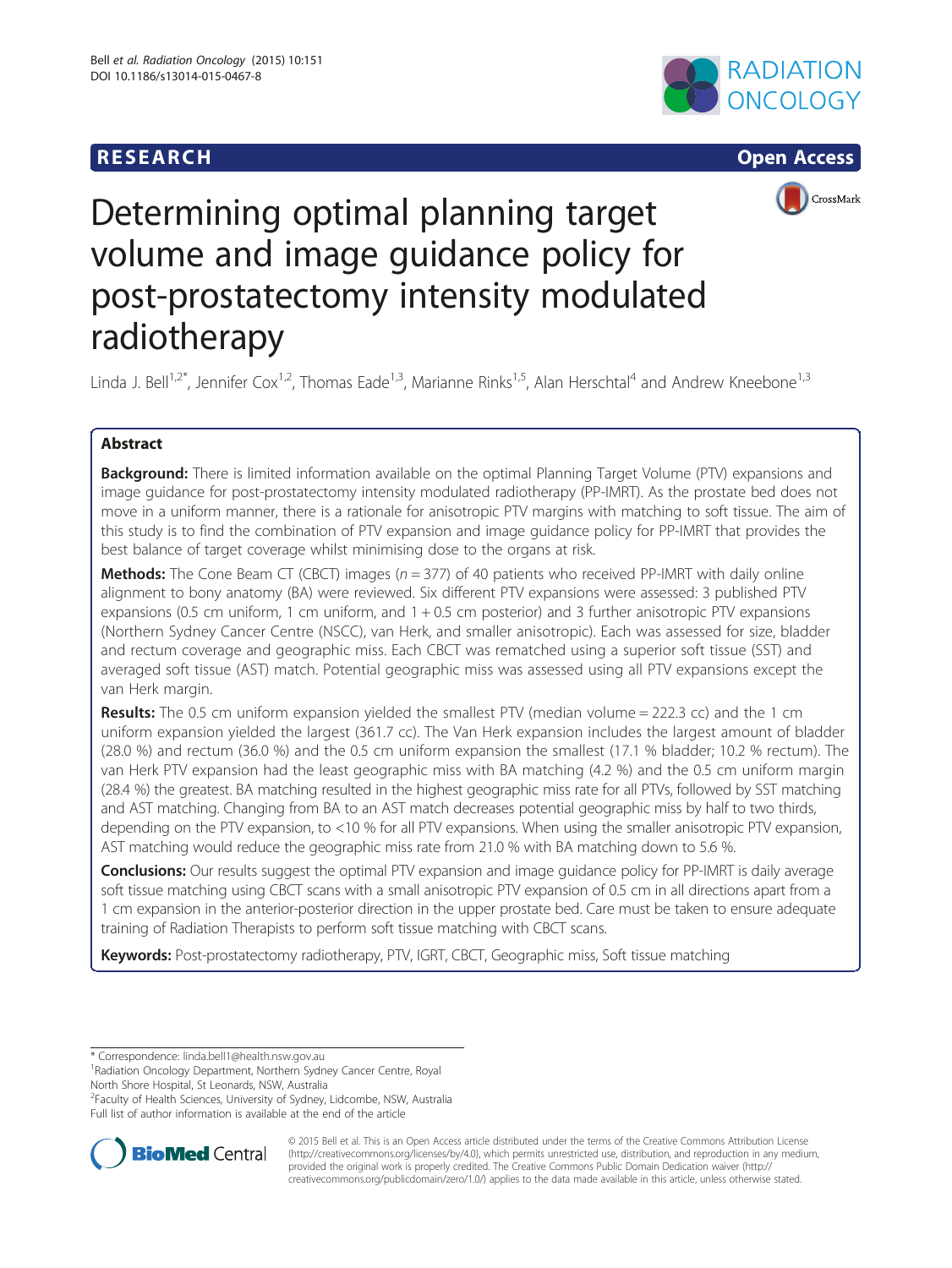#### Introduction

Standard image verification practice in PP-IMRT is daily alignment to bony anatomy, although the independent movement of the prostate bed makes bony anatomy a poor surrogate for prostate bed motion [[1, 2](#page-7-0)]. The upper prostate bed moves more than the lower prostate bed, making it difficult to correct equally in both regions, due to the tilt and deformation generated by variation in bladder and rectum volumes [\[3](#page-7-0)–[5](#page-7-0)]. Currently the European Organisation for Research and Treatment of Cancer (EORTC) Radiation Oncology Group recommends a minimum of weekly portal imaging matched to bony anatomy with correction protocols [\[6\]](#page-7-0). Matching to the prostate bed rather than to bony anatomy might enable smaller PTV expansions to be used, helping reduce dose to surrounding critical structures.

Consensus guidelines assist Radiation Oncologists to define the clinical target volume (CTV) for postprostatectomy intensity modulated radiotherapy (PP-IMRT) [[6](#page-7-0)–[8\]](#page-7-0). There is, however, little evidence to inform planning target volume (PTV) expansions in this setting. The EORTC Radiation Oncology Group recommends that a minimum of a 0.5 cm uniform PTV expansion be used [[6](#page-7-0)], while The Australian and New Zealand Radiation Oncology Genito-Urinary Group (FROGG) have recommended a uniform 1 cm margin plus an acceptable reduction to a 0.5 cm posterior expansion, especially if the rectal dose exceeds guidelines [\[7](#page-7-0)].

The aims of this study were to (1) determine the best PTV expansion for post-prostatectomy intensity modulated radiotherapy, taking into consideration PTV volume, the percent of critical structures being treated, and bony anatomy geographic miss rates, (2) determine the ideal image guidance policy for post-prostatectomy intensity modulated radiotherapy, and (3) determine if soft tissue matching can enable smaller PTV expansions to be used.

## Methods

Ethics approval was granted from the Northern Sydney Central Coast Health Human Research Ethics Committee (1103-082M) and the University of Sydney Human Research Ethics Committee (13721) before the commencement of this study.

A retrospective study was conducted where the images of 40 patients who had received PP-IMRT at the Northern Sydney Cancer Centre (NSCC) with an image guided-intensity modulated radiotherapy technique were sequentially selected over the period 2009 to 2011. Patients had surgical clips in the upper and lower portions of the treatment volume and had at least one CBCT taken during treatment.

Prior to treatment simulation, patients were placed on a low residue diet with magnesium to try to maintain an empty rectum and were instructed to have a comfortably full bladder and an empty rectum by emptying their bladder and bowels and then drinking 600 ml of water 1 h prior to simulation. A BladderScan® (Verathon Incorporated, Bothell, WA, USA) ultrasound device was used to check that the patient had adequate bladder filling prior to the planning CT. If the rectal diameter in the anterior-posterior direction was greater than 3.5 cm on the planning CT the patient was given an enema and a new planning scan was acquired. During treatment all patients followed the same bladder & rectal protocol with feedback from regular CBCT scans.

Radiation Oncologists contoured the CTV on each of the planning CT scans according to the FROGG consensus guidelines [[7](#page-7-0)]. The CTV is split into two sections, the upper and lower prostate bed, divided at the level where the CTV moves away from the pubic symphysis. This is to allow for anisotropic PTV expansions to be applied easily in the treatment planning system.

CBCT scans were taken using the on-board imager® (Varian Medical Systems, Palo Alto, CA, USA) on the first 3 fractions and then weekly for the remainder of the treatment course, according to standard departmental protocol. The CBCT scans taken in the first week of treatment and one CBCT scan from each subsequent week were analysed. If more than one CBCT was taken per fraction due to an intervention, only the first CBCT acquired was analysed. When patients were replanned during the treatment course to correct patient changes or other systematic issues, the CBCT scans after the replan commenced treatment were matched to the replan planning CT scan.

Six different PTV expansions were delineated on the planning CT scans using the Eclipse treatment planning system (Varian Medical Systems, Palo Alto, CA, USA). These were three PTV expansions from the European and Australian post-prostatectomy published guidelines [[6, 7](#page-7-0)] and three further anisotropic PTV expansions. The details of the expansions are shown in Table [1.](#page-2-0) The first was an expansion developed by continued review of CBCT since 2007 at the NSCC and in clinical practice in this unit since 2010. Secondly, an expansion was calculated using the van Herk margin recipe [[9\]](#page-7-0) from previously collected movement data [\[3\]](#page-7-0), and the third expansion applied was a smaller alternative anisotropic PTV margin, based on the theory that soft tissue matching might allow greater reduction of margins.

The volume irradiated (cc) and the volumes of bladder and rectum included for each PTV expansion were calculated by measuring the volume of each PTV structure and the overlapping volume of bladder and rectum in Eclipse (Varian Medical Systems, Palo Alto, CA, USA).

The CBCT scans and planning CT scan were matched to bony anatomy (BA) using Offline Review (Varian Medical Systems, Palo Alto, CA, USA). Prostate bed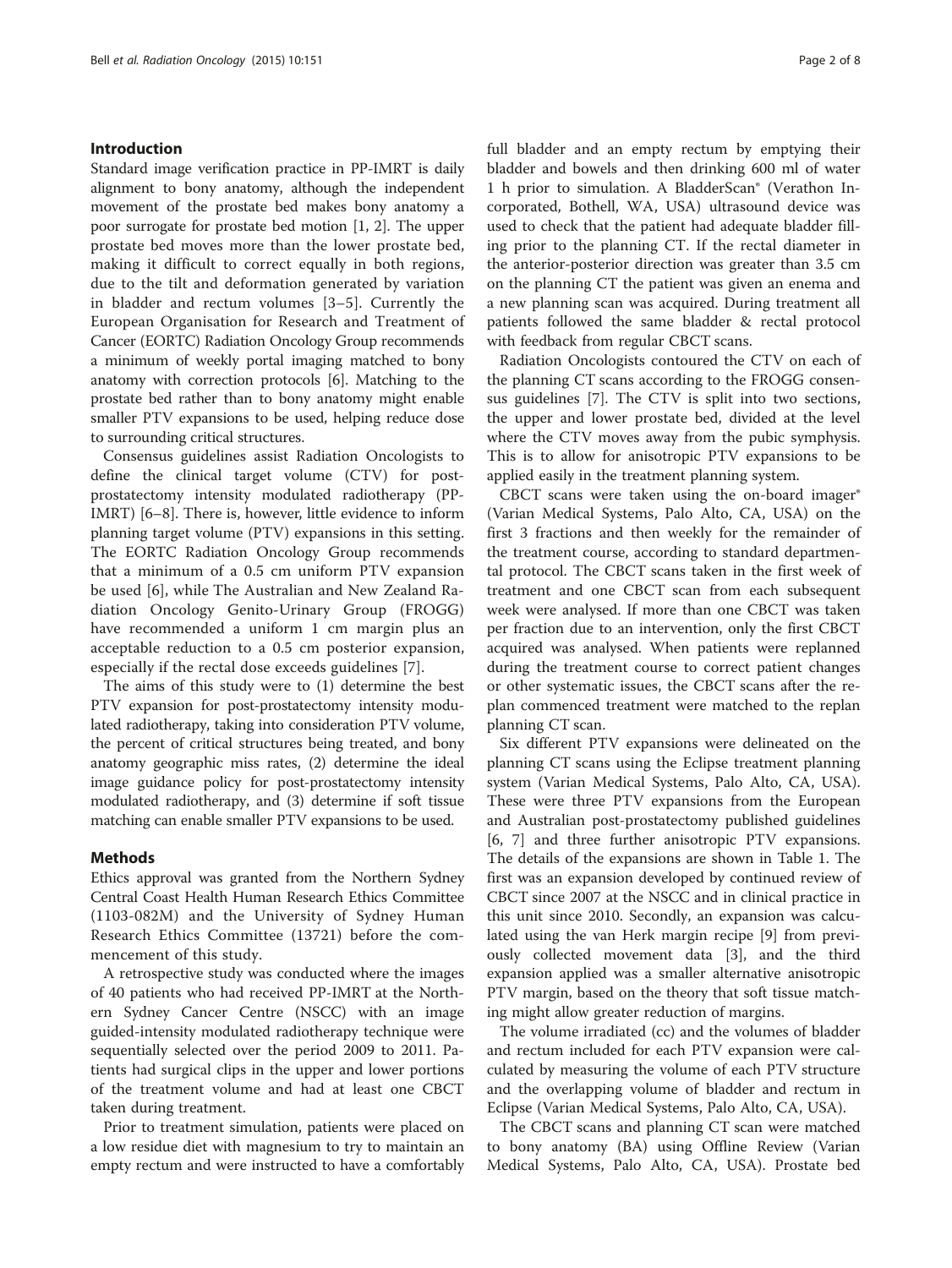<span id="page-2-0"></span>Table 1 Planning target volume expansions

| Area of prostate bed | Direction of expansion | PTV Name                 |                      |                                |           |                  |                             |
|----------------------|------------------------|--------------------------|----------------------|--------------------------------|-----------|------------------|-----------------------------|
|                      |                        | $0.5$ cm<br>uniform (cm) | 1 cm<br>uniform (cm) | $1 + 0.5$ cm<br>posterior (cm) | NSCC (cm) | van<br>Herk (cm) | Smaller<br>Anisotropic (cm) |
| Upper                | Anterior               | 0.5                      |                      |                                | 1.5       | 1.9              | 1.0                         |
|                      | Posterior              | 0.5                      |                      | 0.5                            |           | 1.9              | 1.0                         |
|                      | Superior               | 0.5                      |                      |                                |           | 1.1              | 0.5                         |
|                      | Inferior               | 0.5                      |                      |                                | 0.5       | 1.1              | 0.5                         |
|                      | Left                   | 0.5                      |                      |                                |           | 0.5              | 0.5                         |
|                      | Right                  | 0.5                      |                      |                                |           | 0.5              | 0.5                         |
| Lower                | Anterior               | 0.5                      |                      |                                | 0.8       | 0.7              | 0.5                         |
|                      | Posterior              | 0.5                      |                      | 0.5                            | 0.8       | 0.7              | 0.5                         |
|                      | Superior               | 0.5                      |                      |                                | 0.8       | 0.7              | 0.5                         |
|                      | Inferior               | 0.5                      |                      |                                | 0.8       | 0.7              | 0.5                         |
|                      | Left                   | 0.5                      |                      |                                | 0.8       | 0.4              | 0.5                         |
|                      | Right                  | 0.5                      |                      |                                | 0.8       | 0.4              | 0.5                         |

Details of the planning target volume expansions used

Abbreviations: cm centimetre; NSCC Northern Sydney Cancer Centre

coverage by each PTV was reviewed for geographic miss, defined as the location of any soft tissue, surgical clip, posterior bladder wall, or anterior rectal wall, classified as CTV, that was outside the PTV. In addition to BA, two other soft tissue matching techniques were tested: (1) rematching the CBCT scans and planning CT scan to the soft tissue in the superior prostate bed on the first slice where the CTV moves away from the posterior pubic symphysis, which would be a simple and fast method of matching on treatment, called a superior soft tissue (SST) match and (2) rematching the scans using an averaged soft tissue (AST) match to account for movement of the prostate bed on all CT slices. Geographic miss was assessed for all PTV margins.

The bladder and rectum volumes and the rate of geographic miss for each matching technique were used to determine the optimal PTV expansion and image guidance policy. Microsoft Excel® (Microsoft Corporation, Redmond, WA, USA) and Statistical Package for the Social Sciences<sup>®</sup> (SPSS) (IBM Corporation, Armonk, NY, USA) were used to conduct statistical analyses on the data collected.

### Results

A total of 377 CBCT scans were reviewed in 40 postprostatectomy patients (median number of CBCTs per patient was 9, range of 8 to 11). Forty-five planning CT scans were reviewed.

## PTV size

The 0.5 cm uniform expansion had the smallest PTV volume (median = 222.3 cc), followed by smaller anisotropic  $(238.9 \text{ cc})$ , NSCC  $(331.5 \text{ cc})$ ,  $1 + 0.5 \text{ cm}$  posterior  $(337.7 \text{ cc})$ , van Herk (354.1 cc), and 1 cm uniform (361.7 cc).

# Volume of bladder and rectum inside the PTV

The volume of bladder and rectum inside each PTV is shown in Fig. [1](#page-3-0). The NSCC PTV had only 1 % more bladder in the PTV than the 1 cm uniform expansions despite having a 0.5 cm larger PTV expansion anteriorly. The larger expansions of the van Herk PTV covered much of the rectum. The NSCC PTV had 5 % less rectum in the volume than the 1 cm uniform PTV although the upper prostate bed margin is the same, due to the decreased posterior expansion in the lower prostate bed.

# Rate of geographic miss using different matching techniques and PTVs

The rate of geographic miss using three different matching techniques and five different PTV expansions (as previously described, excluding the van Herk margin) is shown in Fig. [2.](#page-3-0) The van Herk margin was excluded because this PTV covered a prohibitive amount of the rectum, so could not be implemented clinically. With all matching types, rates of geographic miss increased as the PTV expansions became smaller.

BA matching resulted in the highest geographic miss rate for all PTVs, followed by SST matching then AST matching (see Fig. [2\)](#page-3-0). Changing from a BA to an AST match decreased potential geographic miss by half to two thirds, depending on the PTV expansion. Changing soft tissue matching from the SST to the AST technique resulted in an approximate 50 % decrease in geographic miss for all PTVs except the 1 cm uniform expansion. The AST matching technique reduced geographic miss rates to below 10 % for all PTV expansions tested and to less than 6 % for four of the PTV expansions. Using the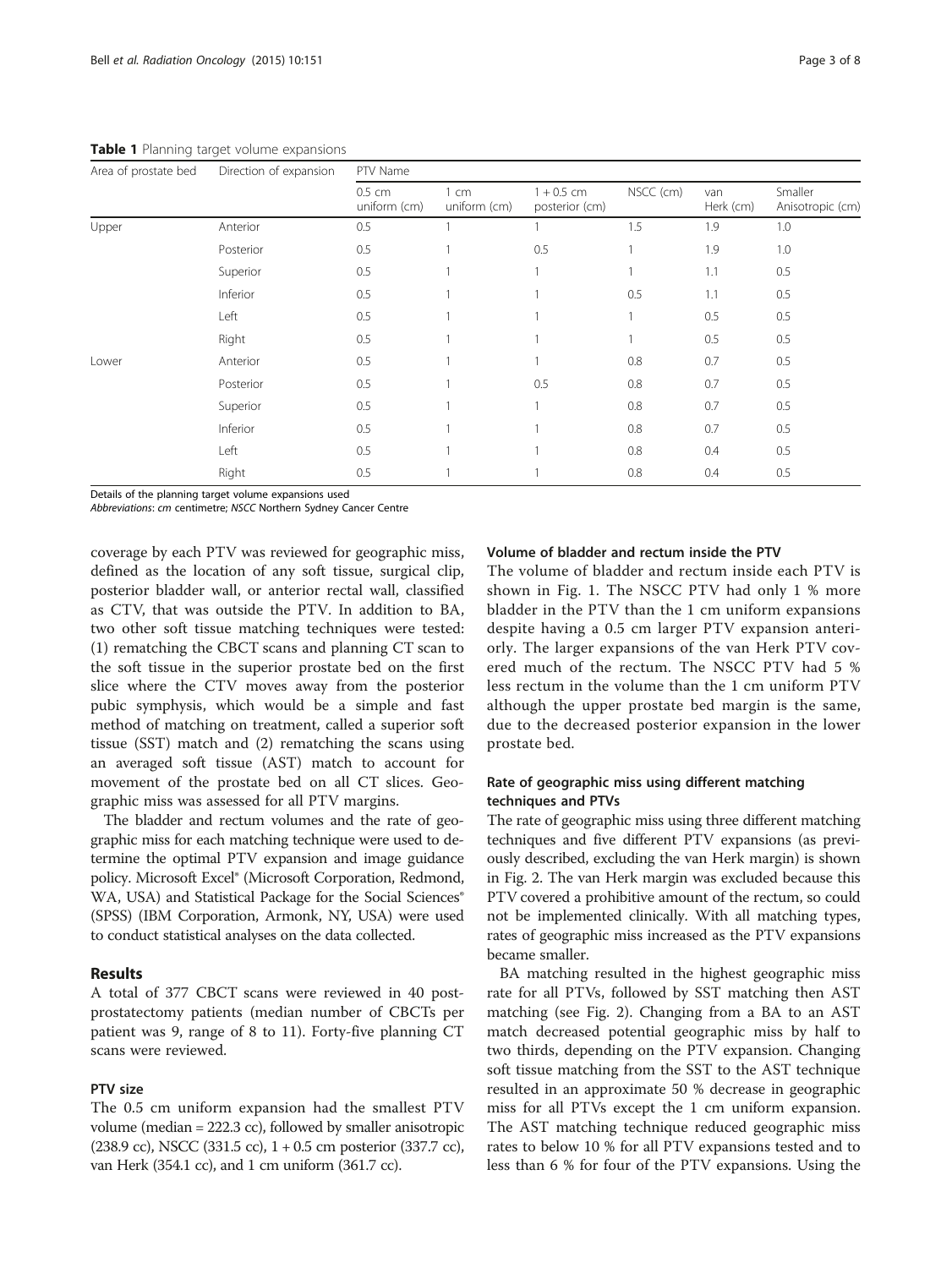<span id="page-3-0"></span>

anisotropic NSCC PTV expansion with the AST matching technique would result in a 3.2 % geographic miss rate compared to 9.3 % with BA matching. The smaller anisotropic PTV expansions resulted in a slightly higher rate of geographic miss of 5.6 % (a 2.4 % increase) than the NSCC PTV expansion when using the AST match.

# Location of soft tissue geographic misses using BA or AST matching

The AST match reduced most lateral geographic misses compared with BA matching for all PTV expansions (see Fig. [3](#page-4-0)), with the majority of geographic misses, although reduced in number, in the central area of the

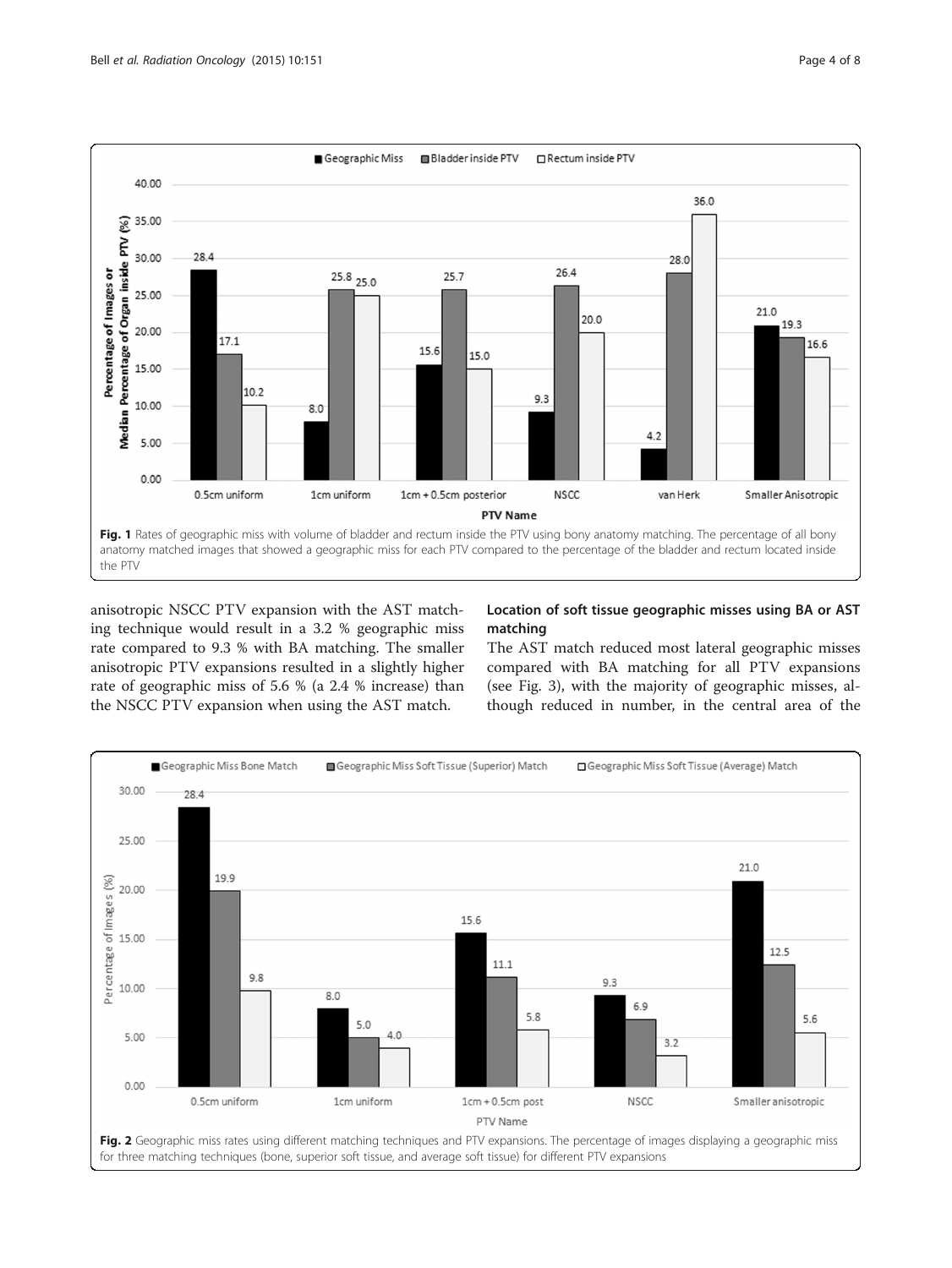<span id="page-4-0"></span>

PTV, especially in the upper prostate bed. AST matching resulted in a smaller increase in anterior geographic misses in the lower prostate bed than with BA matching, but the overall number of geographic misses was reduced.

# Combined evaluation of the PTV expansions and image guidance matching techniques

When evaluating PTV expansions, both the rates of geographic miss and the volume of critical structures

treated were considered (Figs. [1](#page-3-0) and [2](#page-3-0)). The van Herk PTV expansion had the smallest rate of geographic miss using BA matching (4.2 %). However it included the largest amount of bladder (28.0 %) and rectum (36.0 %), which would make it difficult to implement clinically, so it was eliminated from the study prior to assessing soft tissue matching. The 0.5 cm uniform PTV expansion treated the least bladder (17.1 %) and rectum (10.2 %) but had the highest geographic miss rate (BA = 28.4 %,  $SST = 19.9$  %,  $AST = 9.8$  %). The 1 cm uniform PTV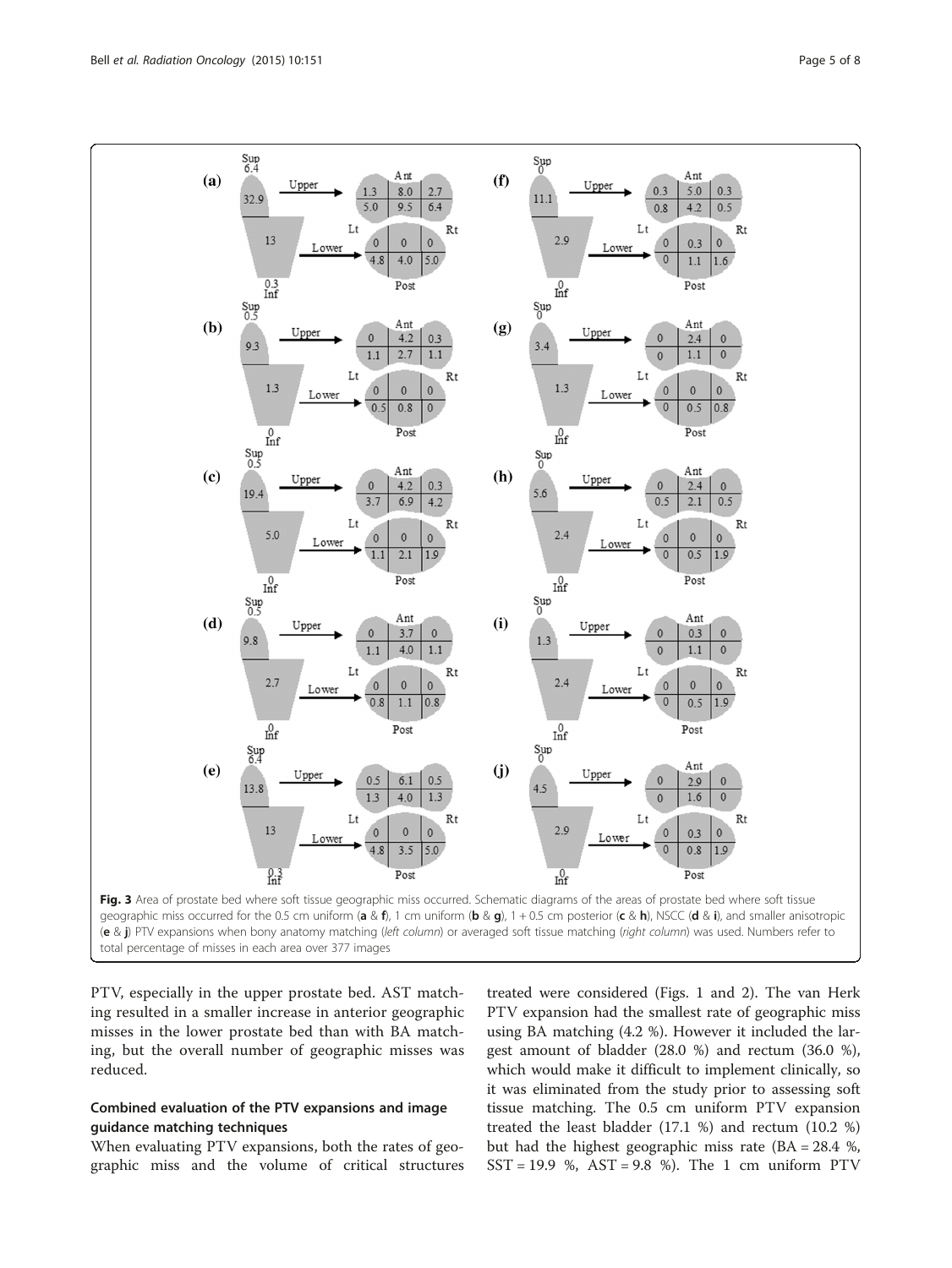expansion treated more rectum (25.0 %) than the NSCC PTV (20.0 %), but only decreased geographic miss by 1.3 % compared to the NSCC PTV. The 1 + 0.5 cm posterior PTV expansion covered a similar amount of bladder (25.7 %) to the NSCC and 1 cm uniform PTV expansions with less rectum (15.0 %), but it had nearly double the rate of geographic miss of the 1 cm uniform and NSCC PTV. The NSCC PTV also had a smaller median volume (331.5 cc) than the 1 cm uniform (361.7 cc) and  $1 + 0.5$  cm posterior (337.7 cc) expansions. With a geographic miss rate of 9.3 % with BA matching, this PTV expansion might be optimal, but geographic miss rate improved to 3.2 % with AST matching. The smaller anisotropic PTV expansion was similar to the 0.5 cm uniform PTV expansion for BA matching geographic miss and bladder and rectal volumes, but the geographic miss rate decreased to 5.6 % with AST matching. This expansion has the benefits of decreasing normal tissue and critical structure dose compared with the NSCC volume, with only a small increase in geographic miss.

#### **Discussion**

Intensity modulated radiotherapy (IMRT) treatment techniques are desirable in the post-prostatectomy setting due to the ability to produce highly conformal plans with rapid dose fall off [[10](#page-7-0)], enabling decreased dose to be delivered to surrounding critical structures such as the bladder and rectum. They are, however, susceptible to movement and geographic miss. Current published PTV guidelines assume uniform prostate bed movement, but recent findings of non-uniform prostate bed movement [\[3](#page-7-0)] support an argument for anisotropic PTV margins. The good soft tissue definition of CBCT imaging [\[11\]](#page-7-0) could enable a change in image verification processes to a daily soft tissue matching approach which would further increase treatment accuracy and enable geographic misses to be identified and corrected before treatment.

Our study supports the theory that anisotropic expansions are the optimal PTV expansion in the PP-IMRT setting when BA, SST, or AST matched interfraction imaging is used. The size of the anisotropic PTV expansion will depend on the imaging matching technique applied.

If BA matching is used, the NSCC PTV expansion would be the best to use. It was the third smallest in volume (median = 331.5 cc), but treated a similar amount of bladder to the 1 cm uniform and  $1 + 0.5$  cm posterior PTV expansions, with the fourth smallest amount of rectum overall, and a BA match geographic miss rate of 9.3 % of images. With BA matching, the 1 cm uniform PTV covers more rectum but only decreases geographic miss by 1.3 %, and the  $1 + 0.5$  cm posterior PTV covers less rectum but nearly doubles the geographic miss rate.

When AST matching is used, the NSCC PTV expansion produces the lowest geographic miss rate of 3.2 %.

Moreover, application of the AST technique could lead to a reduction in PTV expansions, such as the smaller anisotropic PTV expansion, which resulted in a 2.4 % increase in potential geographic miss of 5.6 % compared to 3.2 % with the NSCC PTV expansion. Using the smaller anisotropic margin also has the added benefit of reduced critical structure volumes inside the PTV compared to the NSCC PTV, with bladder reducing from 26.4 % to 19.3 % and rectum reducing from 20.0 % to 16.6 %. All matching techniques enable detection of geographic miss before treatment delivery if CBCT scans are taken. The averaged nature of the AST match also gives more flexibility to facilitate inclusion of all the soft tissue inside the PTV for treatment. The decreased dose to the surrounding critical structures achieved by the use of the smaller anisotropic PTV expansions could also enable dose escalation. Additionally, there is potential for a more adaptive radiotherapy approach with tailored margins for specific patients, although this would require further investigations into the predictive nature of geographic miss.

The bladder and rectum volumes inside each PTV were used to assess if planning critical structure limitations could be met. The planning protocol used in our department is: PTV (D95% = 100 % of Target Dose), rectum (V6500cGy < 17 %, V6000cGy < 20 %, V4000cGy < 40 %), and bladder (V6500cGy < 25 %, V4000cGy < 50 %). The NSCC PTV expansion is used clinically in our department and these planning objectives can be met in the majority of cases. Although no dosimetric analysis was carried out, it is clear that the volumes of rectum and bladder inside the 1 cm uniform and van Herk PTV expansions would make it difficult to meet these dose constraints.

Two-thirds of local recurrences after surgery occur at the anastomosis (of these 60 % were posterior, 20 % anterior, and 15 % lateral), 17 % in the retrovesical space, 10 % in the bladder neck and 10 % elsewhere [[6\]](#page-7-0). Our data shows that, for all matching techniques, the most common areas of potential geographic miss coincide with these areas of highest risk of recurrence, i.e. posteriorly in the lower prostate bed and in the central upper prostate bed. Soft tissue matching does not change the area where geographic miss occurs, but it does result in reduced potential misses. It is also possible that the soft tissue matching process would result in the Radiation Therapists noticing a geographic miss prior to treatment delivery so intervention such as bladder or rectum emptying could occur. Daily CBCT soft tissue matching and/or the addition of implanted markers [\[12](#page-7-0)] could therefore reduce the occurrence of geographic miss, allowing smaller PTV volumes to be used.

It should be noted that these patients followed a bladder and rectal filling protocol. Patients were simulated with a comfortably full bladder and empty rectum, with an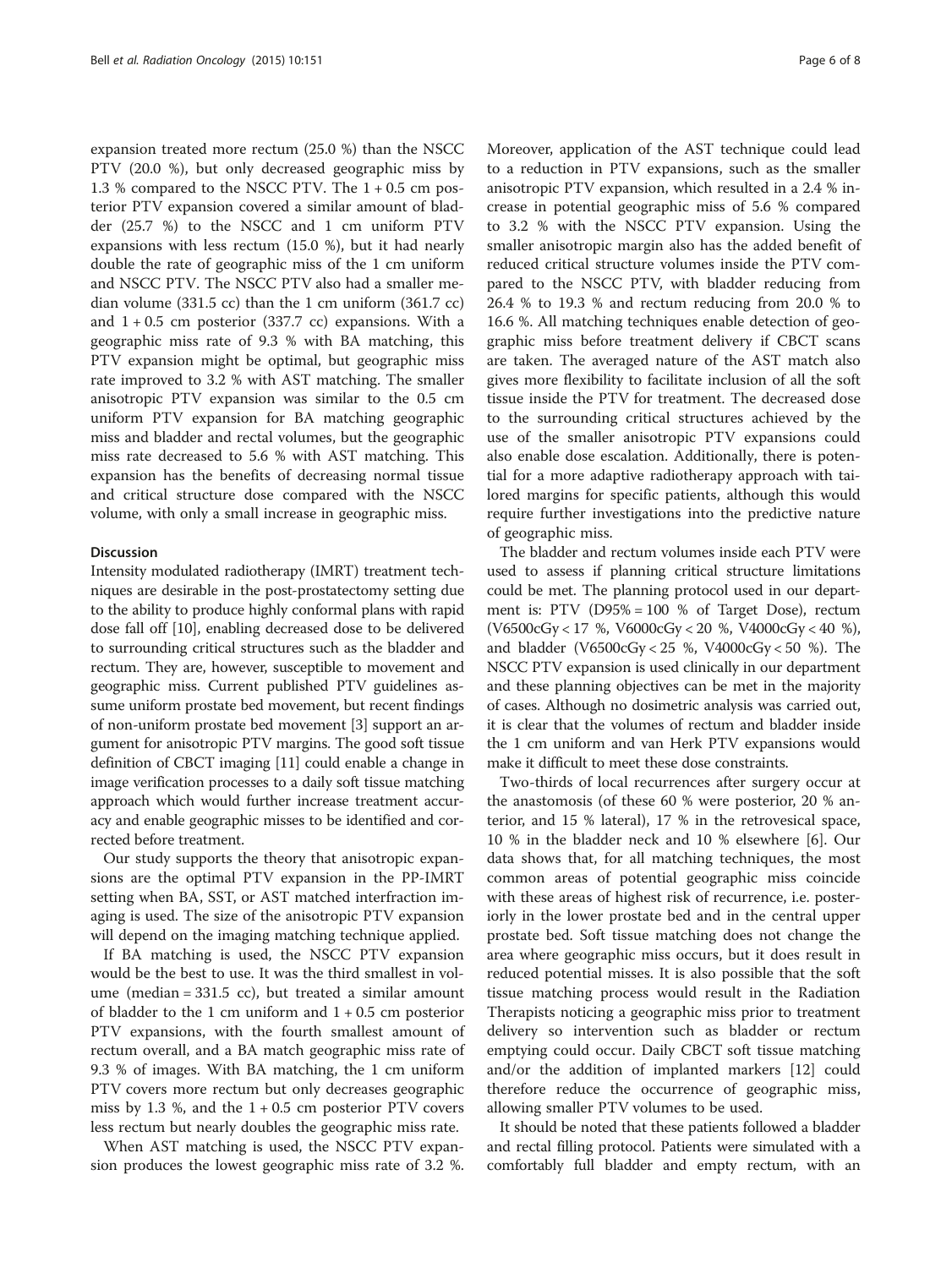enema administered if the rectal diameter was greater than 3.5 cm. Enemas were not given during treatment but the same bladder and rectal preparation was used. If the PTV expansions and IGRT protocols recommended here were to be adopted the same bladder and rectal preparation would be required.

This study had some limitations. Although 377 CBCT images were reviewed, they only belong to 40 patients. Reviewing a larger number of patients could produce more robust results and give more information on the factors predictive of geographic miss.

The time it would take to acquire daily CBCT scans and to complete the soft tissue matching has not been assessed here. CBCT acquisition takes longer than standard orthogonal imaging acquisition and there could be a difference in the time it takes to complete the different matching techniques. This might increase the time required to treat each patient, at least during the initial implementation phase. Radiation Therapist training would also be necessary, but they have been shown to be adept after using a locally produced image atlas [[13](#page-7-0), [14](#page-7-0)].

CBCT imaging delivers more radiation dose to the patient than daily kV/kV imaging. It is estimated that a pelvic mode CBCT scan delivers 17.7 mGy compared with 3.54 mGy for kV/kV imaging [[15](#page-7-0)]. This increased imaging dose needs to be considered before deciding to implement a daily CBCT imaging policy, but the higher accuracy within the context of the treatment dose probably outweighs this disadvantage. Departments also should ensure that the image quality of their CBCT scans is adequate for soft tissue matching. Structure identification on CBCT scans was assessed at NSCC and it was found that with training, the anterior rectal wall, posterior bladder wall and prostate bed surgical changes were well recognised on the majority of scans [[14\]](#page-7-0).

PTV expansion reduction should be done with caution and all errors that the PTV accounts for should be assessed before doing so. We used CBCT scans to assess motion, which only accounts for interfraction motion, and the effect of intrafraction motion has not been considered, although this is likely to occur during PP-IMRT. Klayton et al. [[12\]](#page-7-0) conducted an intrafraction motion study using radio-frequency transponders and found that bladder and rectum variability caused deformation of the prostate bed. The 5 mm tracking limit was exceeded for at least 30 s in 11 % of all fractions, and 15 % of all treatments were interrupted for repositioning. Intrafraction motion should therefore be considered before reducing PTV expansions.

Another limitation of this study is that only geographic miss was assessed and not the encroachment of the PTV coverage onto surrounding critical structures. Geographic miss could be avoided in some CBCT scans but it resulted in an unacceptable amount of the rectum potentially being treated (see Fig. 4). Training of the Radiation Therapists is essential for online soft tissue matching. When completing an online soft tissue match, Radiation Therapists should assess both the coverage of the prostate bed and whether the coverage of the critical structures is too great. If the critical structures are included too much in the PTV, intervention can occur before treatment is delivered, such as filling or emptying the bladder, emptying the rectum, or rescanning and replanning.

### **Conclusions**

This study has shown daily alignment to BA might underdose important areas at risk of recurrence. Larger PTV margins can reduce this risk, but large volumes of bladder and rectum will then be in the PTV, making planning difficult. Anisotropic margins such as the NSCC expansion should be considered in the post-prostatectomy setting when daily bony alignment is used. The optimal image guidance policy for post-prostatectomy intensity modulated radiotherapy is daily AST matching using CBCT scans, which works best with an anisotropic PTV expansion. Daily soft tissue matching has the potential to allow reduced PTV expansions and enable an adaptive